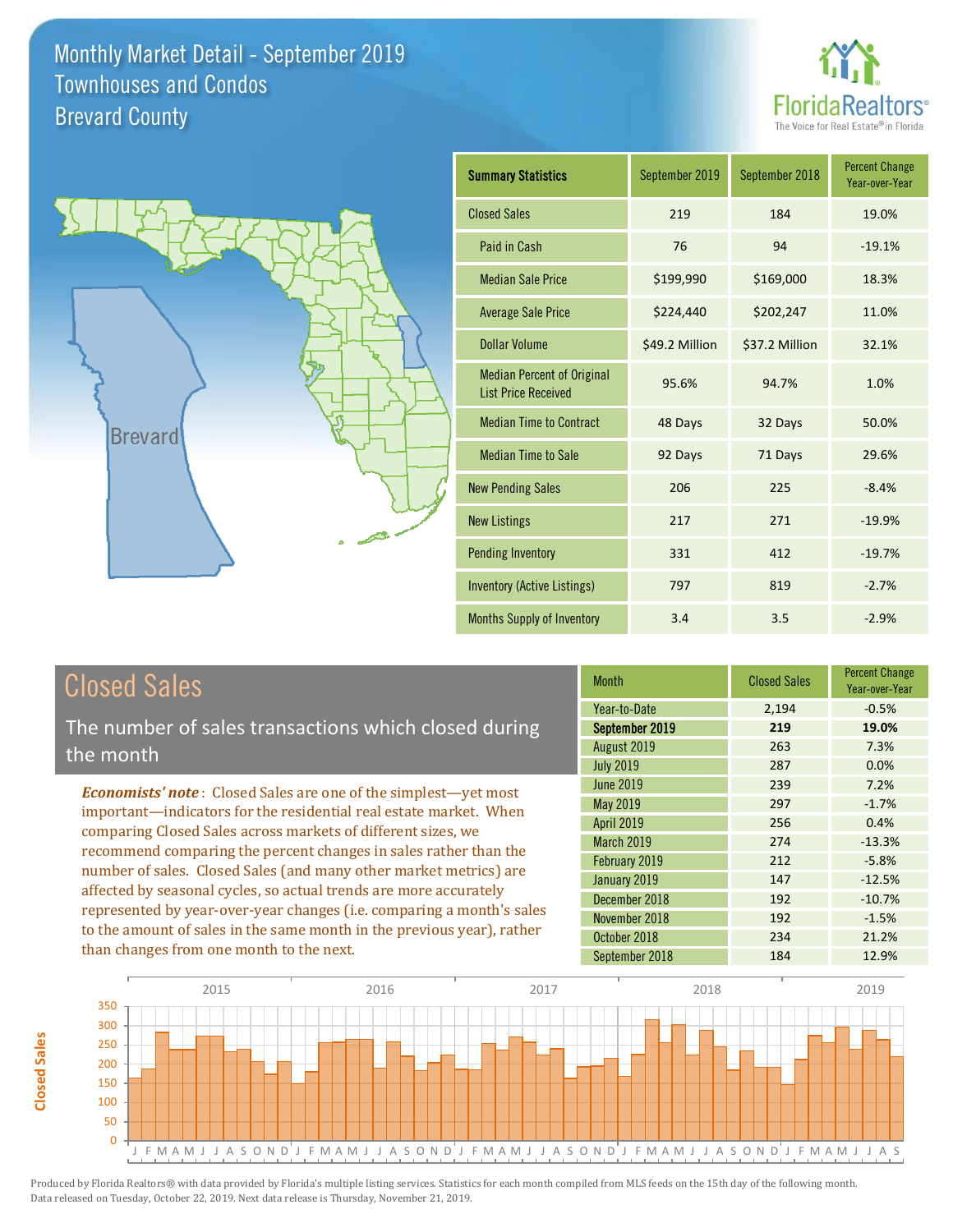this statistic should be interpreted with care.



96 -11.9%

| Cash Sales                                                                     | <b>Month</b>      | <b>Cash Sales</b> | <b>Percent Change</b><br>Year-over-Year |
|--------------------------------------------------------------------------------|-------------------|-------------------|-----------------------------------------|
|                                                                                | Year-to-Date      | 1,001             | $-11.5%$                                |
| The number of Closed Sales during the month in which                           | September 2019    | 76                | $-19.1%$                                |
| buyers exclusively paid in cash                                                | August 2019       | 122               | 1.7%                                    |
|                                                                                | <b>July 2019</b>  | 122               | $-4.7%$                                 |
|                                                                                | June 2019         | 100               | $-8.3%$                                 |
|                                                                                | May 2019          | 137               | $-9.3%$                                 |
| <b>Economists' note:</b> Cash Sales can be a useful indicator of the extent to | <b>April 2019</b> | 116               | $-12.1%$                                |
| which investors are participating in the market. Why? Investors are            | <b>March 2019</b> | 138               | $-18.8%$                                |
| far more likely to have the funds to purchase a home available up front,       | February 2019     | 108               | $-21.7%$                                |
| whereas the typical homebuyer requires a mortgage or some other                | January 2019      | 82                | $-7.9%$                                 |
| form of financing. There are, of course, many possible exceptions, so          | December 2018     | 88                | $-17.0%$                                |

J F M A M J J A S O N D J F M A M J J A S O N D J F M A M J J A S O N D J F M A M J J A S O N D J F M A M J J A S 0 50 100 150 200 250 2015 2016 2017 2018 2019

## Cash Sales as a Percentage of Closed Sales

The percentage of Closed Sales during the month which were Cash Sales

*Economists' note* : This statistic is simply another way of viewing Cash Sales. The remaining percentages of Closed Sales (i.e. those not paid fully in cash) each month involved some sort of financing, such as mortgages, owner/seller financing, assumed loans, etc.

| <b>Month</b>      | <b>Percent of Closed</b><br>Sales Paid in Cash | <b>Percent Change</b><br>Year-over-Year |
|-------------------|------------------------------------------------|-----------------------------------------|
| Year-to-Date      | 45.6%                                          | $-11.1%$                                |
| September 2019    | 34.7%                                          | $-32.1%$                                |
| August 2019       | 46.4%                                          | $-5.3%$                                 |
| <b>July 2019</b>  | 42.5%                                          | $-4.7%$                                 |
| <b>June 2019</b>  | 41.8%                                          | $-14.5%$                                |
| May 2019          | 46.1%                                          | $-7.8%$                                 |
| <b>April 2019</b> | 45.3%                                          | $-12.5%$                                |
| <b>March 2019</b> | 50.4%                                          | $-6.3%$                                 |
| February 2019     | 50.9%                                          | $-17.0%$                                |
| January 2019      | 55.8%                                          | 5.3%                                    |
| December 2018     | 45.8%                                          | $-7.1%$                                 |
| November 2018     | 50.0%                                          | $-10.6%$                                |
| October 2018      | 51.7%                                          | $-0.2%$                                 |
| September 2018    | 51.1%                                          | 9.7%                                    |

October 2018 121 21.0%

November 2018

September 2018 **94** 23.7%

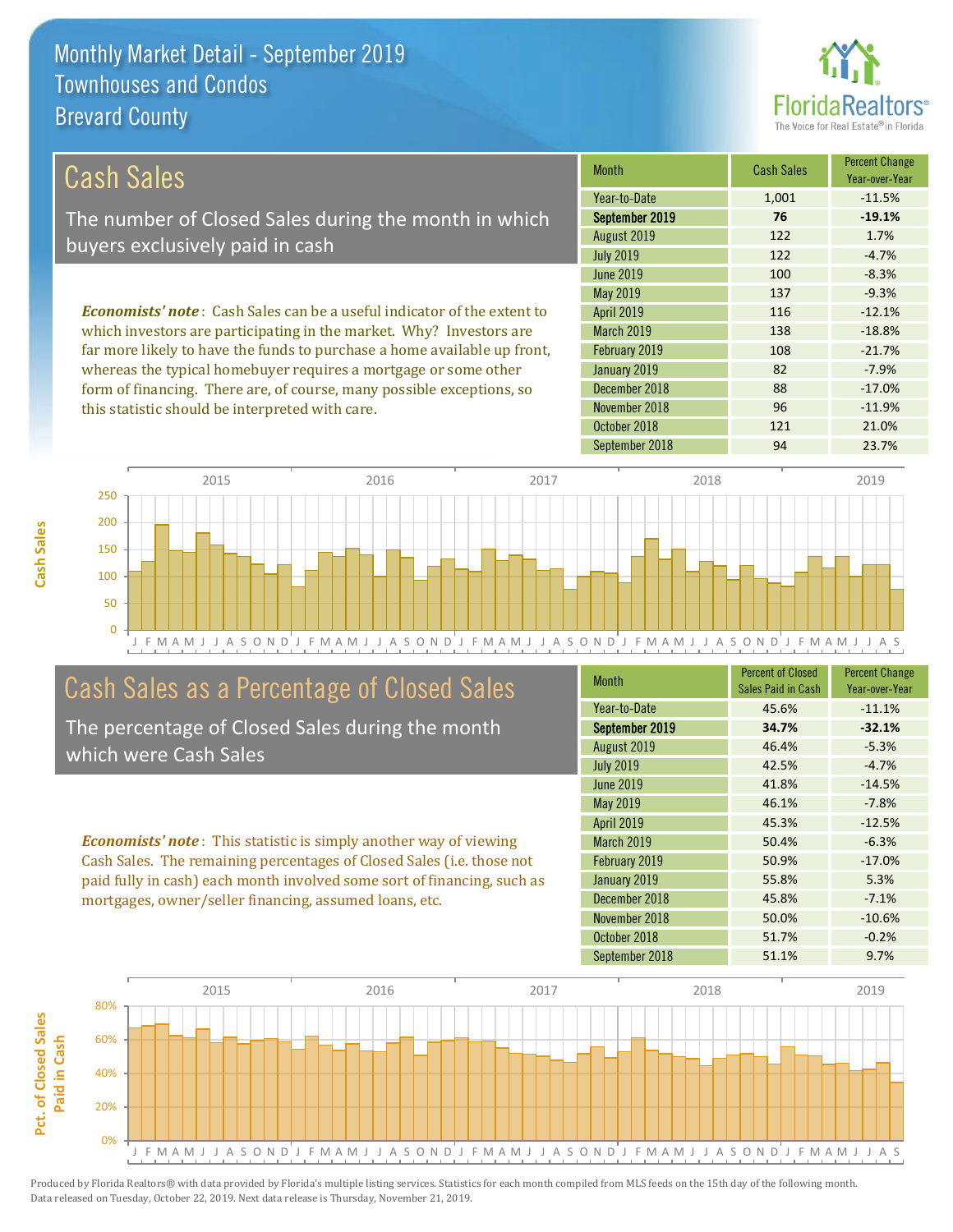

## Median Sale Price

The median sale price reported for the month (i.e. 50% of sales were above and 50% of sales were below)

*Economists' note* : Median Sale Price is our preferred summary statistic for price activity because, unlike Average Sale Price, Median Sale Price is not sensitive to high sale prices for small numbers of homes that may not be characteristic of the market area. Keep in mind that median price trends over time are not always solely caused by changes in the general value of local real estate. Median sale price only reflects the values of the homes that *sold* each month, and the mix of the types of homes that sell can change over time.

| <b>Month</b>      | <b>Median Sale Price</b> | <b>Percent Change</b><br>Year-over-Year |
|-------------------|--------------------------|-----------------------------------------|
| Year-to-Date      | \$185,000                | 7.6%                                    |
| September 2019    | \$199,990                | 18.3%                                   |
| August 2019       | \$185,000                | 2.8%                                    |
| <b>July 2019</b>  | \$183,000                | 7.2%                                    |
| <b>June 2019</b>  | \$200,000                | 14.3%                                   |
| May 2019          | \$187,000                | 3.9%                                    |
| April 2019        | \$173,500                | $-8.7%$                                 |
| <b>March 2019</b> | \$185,000                | 15.6%                                   |
| February 2019     | \$173,500                | 10.9%                                   |
| January 2019      | \$169,400                | 13.0%                                   |
| December 2018     | \$185,000                | 5.7%                                    |
| November 2018     | \$165,250                | 3.3%                                    |
| October 2018      | \$175,000                | 9.4%                                    |
| September 2018    | \$169,000                | 3.7%                                    |



## Average Sale Price

The average sale price reported for the month (i.e. total sales in dollars divided by the number of sales)

*Economists' note* : Usually, we prefer Median Sale Price over Average Sale Price as a summary statistic for home prices. However, Average Sale Price does have its uses—particularly when it is analyzed alongside the Median Sale Price. For one, the relative difference between the two statistics can provide some insight into the market for higher-end homes in an area.

| <b>Month</b>      | <b>Average Sale Price</b> | <b>Percent Change</b><br>Year-over-Year |
|-------------------|---------------------------|-----------------------------------------|
| Year-to-Date      | \$225,120                 | 7.8%                                    |
| September 2019    | \$224,440                 | 11.0%                                   |
| August 2019       | \$220,228                 | 3.5%                                    |
| <b>July 2019</b>  | \$212,772                 | 1.9%                                    |
| <b>June 2019</b>  | \$247,139                 | 21.1%                                   |
| May 2019          | \$236,138                 | 5.2%                                    |
| <b>April 2019</b> | \$228,546                 | 2.6%                                    |
| <b>March 2019</b> | \$228,785                 | 11.1%                                   |
| February 2019     | \$213,441                 | 13.6%                                   |
| January 2019      | \$204,972                 | 2.1%                                    |
| December 2018     | \$212,250                 | 1.4%                                    |
| November 2018     | \$206,978                 | 5.9%                                    |
| October 2018      | \$211,618                 | 10.2%                                   |
| September 2018    | \$202,247                 | 4.3%                                    |



**Median Sale Price**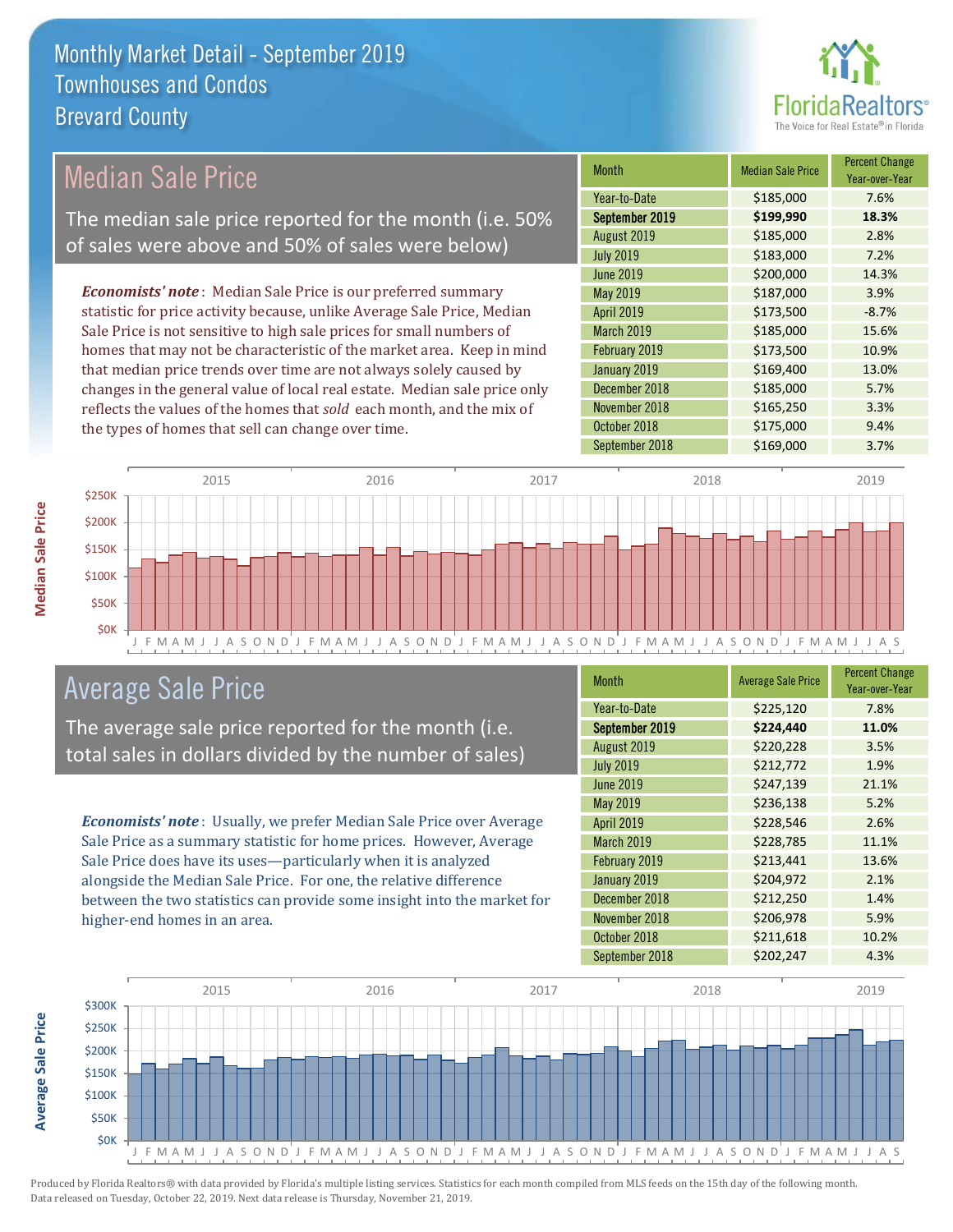

## ollar Volume

The sum of the sale prices for all sales which closed during the month

*Economists' note* : Dollar Volume is simply the sum of all sale prices in a given time period, and can quickly be calculated by multiplying Closed Sales by Average Sale Price. It is a strong indicator of the health of the real estate industry in a market, and is of particular interest to real estate professionals, investors, analysts, and government agencies. Potential home sellers and home buyers, on the other hand, will likely be better served by paying attention to trends in the two components of Dollar Volume (i.e. sales and prices) individually.

| <b>Month</b>      | Dollar Volume   | <b>Percent Change</b><br>Year-over-Year |
|-------------------|-----------------|-----------------------------------------|
| Year-to-Date      | \$493.9 Million | 7.3%                                    |
| September 2019    | \$49.2 Million  | 32.1%                                   |
| August 2019       | \$57.9 Million  | 11.1%                                   |
| <b>July 2019</b>  | \$61.1 Million  | 1.9%                                    |
| <b>June 2019</b>  | \$59.1 Million  | 29.8%                                   |
| May 2019          | \$70.1 Million  | 3.5%                                    |
| <b>April 2019</b> | \$58.5 Million  | 3.0%                                    |
| <b>March 2019</b> | \$62.7 Million  | $-3.7%$                                 |
| February 2019     | \$45.2 Million  | 7.0%                                    |
| January 2019      | \$30.1 Million  | $-10.6%$                                |
| December 2018     | \$40.8 Million  | $-9.4%$                                 |
| November 2018     | \$39.7 Million  | 4.3%                                    |
| October 2018      | \$49.5 Million  | 33.6%                                   |
| September 2018    | \$37.2 Million  | 17.8%                                   |



# Median Percent of Original List Price Received

The median of the sale price (as a percentage of the original list price) across all properties selling during the month

*Economists' note* : The Median Percent of Original List Price Received is useful as an indicator of market recovery, since it typically rises as buyers realize that the market may be moving away from them and they need to match the selling price (or better it) in order to get a contract on the house. This is usually the last measure to indicate a market has shifted from down to up, so it is what we would call a *lagging* indicator.

| <b>Month</b>      | Med. Pct. of Orig.<br><b>List Price Received</b> | <b>Percent Change</b><br>Year-over-Year |
|-------------------|--------------------------------------------------|-----------------------------------------|
| Year-to-Date      | 95.5%                                            | $-0.1%$                                 |
| September 2019    | 95.6%                                            | 1.0%                                    |
| August 2019       | 94.7%                                            | $-1.1%$                                 |
| <b>July 2019</b>  | 95.6%                                            | $-0.1%$                                 |
| <b>June 2019</b>  | 95.9%                                            | 0.0%                                    |
| <b>May 2019</b>   | 95.4%                                            | $-0.6%$                                 |
| <b>April 2019</b> | 95.6%                                            | $-0.2%$                                 |
| March 2019        | 95.2%                                            | 0.2%                                    |
| February 2019     | 95.3%                                            | $-0.6%$                                 |
| January 2019      | 95.5%                                            | 0.0%                                    |
| December 2018     | 94.7%                                            | $-1.3%$                                 |
| November 2018     | 94.5%                                            | $-0.7%$                                 |
| October 2018      | 95.6%                                            | 0.3%                                    |
| September 2018    | 94.7%                                            | $-0.5%$                                 |

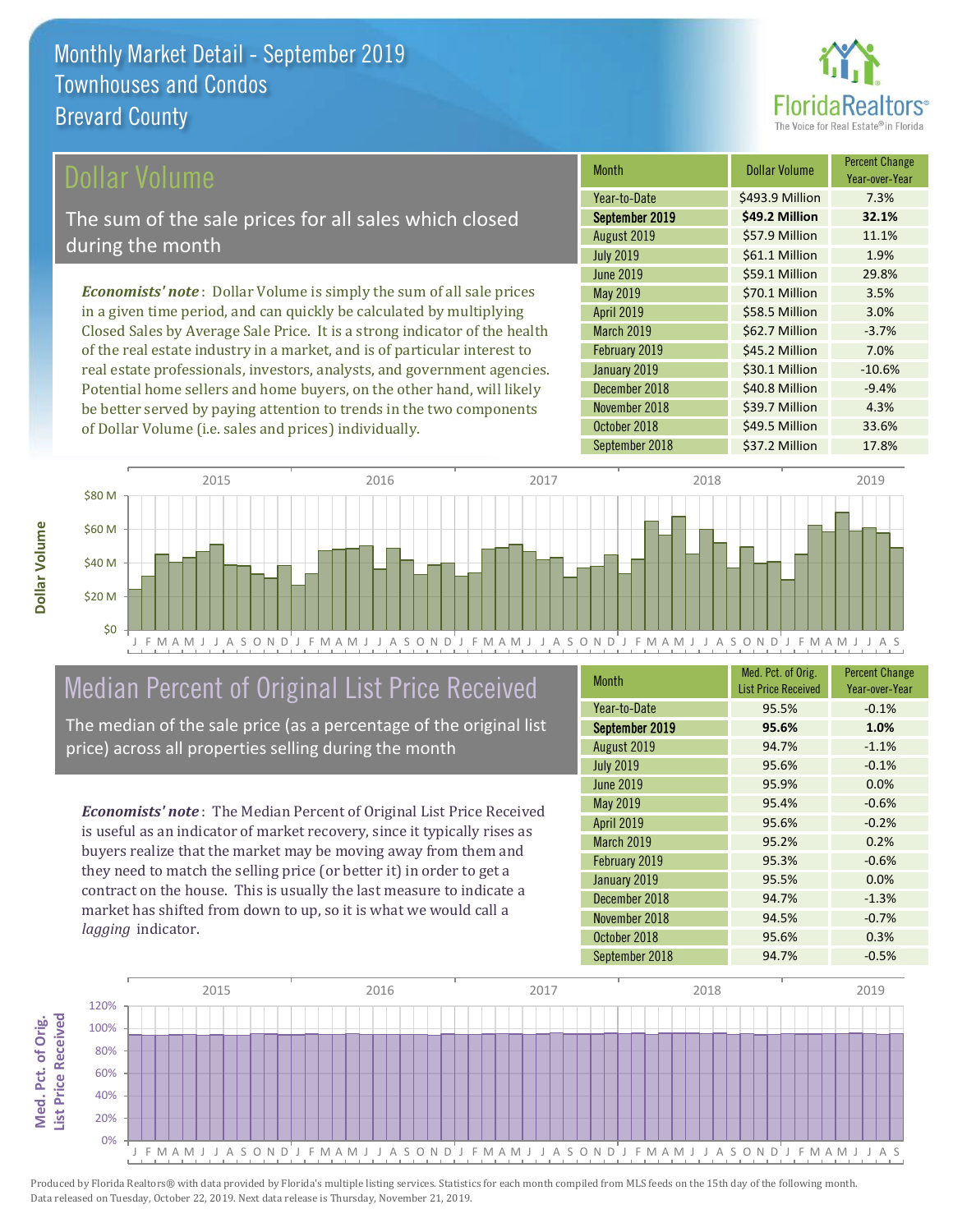

## Median Time to Contract

The median number of days between the listing date and contract date for all Closed Sales during the month

*Economists' note* : Like Time to Sale, Time to Contract is a measure of the length of the home selling process calculated for sales which closed during the month. The difference is that Time to Contract measures the number of days between the initial listing of a property and the signing of the contract which eventually led to the closing of the sale. When the gap between Median Time to Contract and Median Time to Sale grows, it is usually a sign of longer closing times and/or declining numbers of cash sales.

| <b>Month</b>      | <b>Median Time to</b><br>Contract | <b>Percent Change</b><br>Year-over-Year |
|-------------------|-----------------------------------|-----------------------------------------|
| Year-to-Date      | 45 Days                           | 55.2%                                   |
| September 2019    | 48 Days                           | 50.0%                                   |
| August 2019       | 50 Days                           | 100.0%                                  |
| <b>July 2019</b>  | 44 Days                           | 29.4%                                   |
| <b>June 2019</b>  | 34 Days                           | 0.0%                                    |
| <b>May 2019</b>   | 40 Days                           | 48.1%                                   |
| <b>April 2019</b> | 51 Days                           | 121.7%                                  |
| <b>March 2019</b> | 45 Days                           | 18.4%                                   |
| February 2019     | 49 Days                           | 157.9%                                  |
| January 2019      | 35 Days                           | $-7.9%$                                 |
| December 2018     | 43 Days                           | 26.5%                                   |
| November 2018     | 38 Days                           | $-13.6%$                                |
| October 2018      | 30 Days                           | $-21.1%$                                |
| September 2018    | 32 Days                           | 3.2%                                    |



## Median Time to Sale

**Median Time to Contract**

**Median Time to** 

The median number of days between the listing date and closing date for all Closed Sales during the month

*Economists' note* : Time to Sale is a measure of the length of the home selling process, calculated as the number of days between the initial listing of a property and the closing of the sale. *Median* Time to Sale is the amount of time the "middle" property selling this month was on the market. That is, 50% of homes selling this month took *less* time to sell, and 50% of homes took *more* time to sell. Median Time to Sale gives a more accurate picture than Average Time to Sale, which can be skewed upward by small numbers of properties taking an abnormally long time to sell.

| <b>Month</b>      | <b>Median Time to Sale</b> | <b>Percent Change</b><br>Year-over-Year |
|-------------------|----------------------------|-----------------------------------------|
| Year-to-Date      | 80 Days                    | 19.4%                                   |
| September 2019    | 92 Days                    | 29.6%                                   |
| August 2019       | 81 Days                    | 30.6%                                   |
| <b>July 2019</b>  | 80 Days                    | 25.0%                                   |
| <b>June 2019</b>  | 73 Days                    | 2.8%                                    |
| May 2019          | 76 Days                    | 13.4%                                   |
| <b>April 2019</b> | 83 Days                    | 38.3%                                   |
| <b>March 2019</b> | 78 Days                    | 4.0%                                    |
| February 2019     | 81 Days                    | 37.3%                                   |
| January 2019      | 74 Days                    | 0.0%                                    |
| December 2018     | 78 Days                    | 5.4%                                    |
| November 2018     | 73 Days                    | $-5.2%$                                 |
| October 2018      | 66 Days                    | $-10.8%$                                |
| September 2018    | 71 Days                    | $-4.1%$                                 |

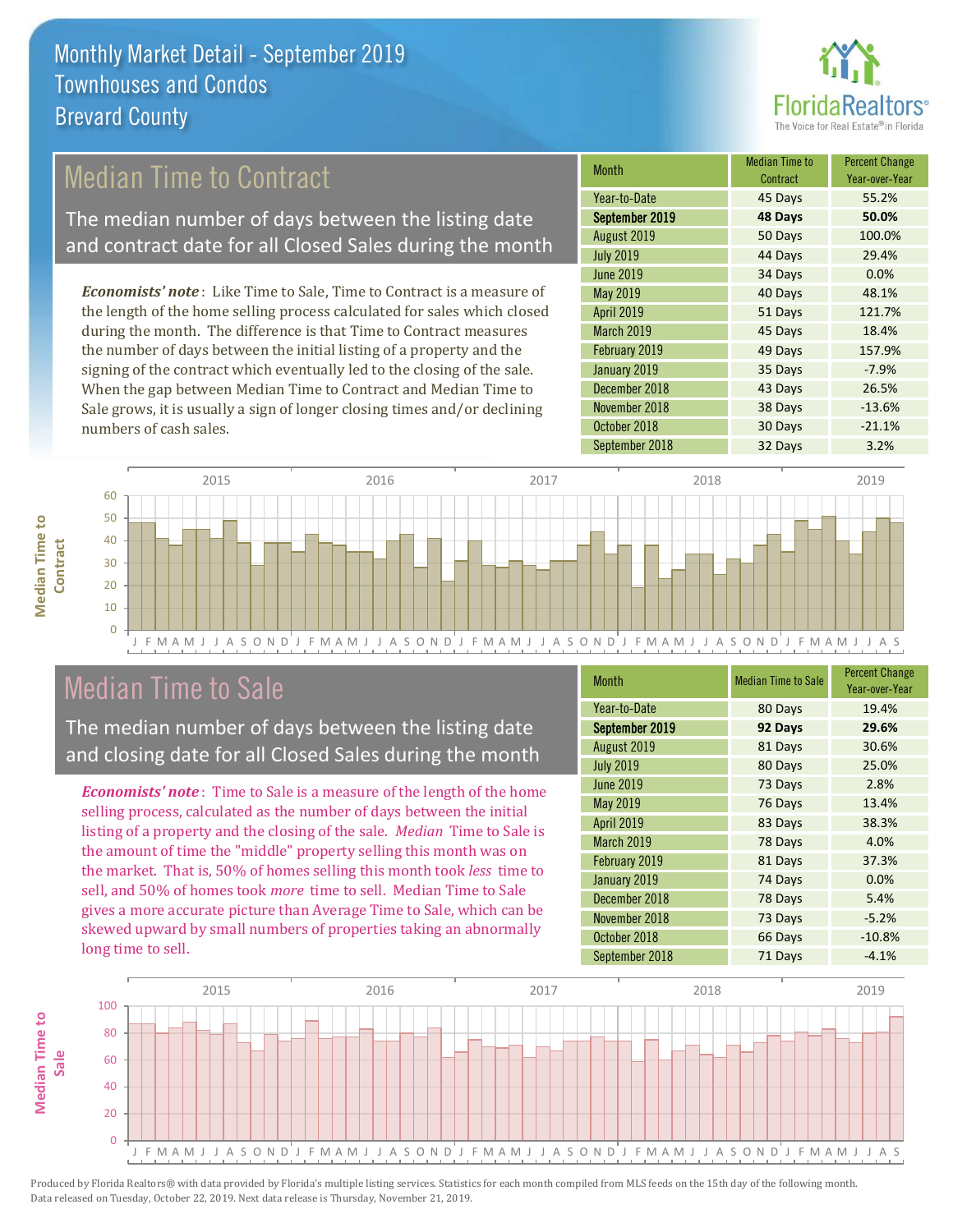

| <b>New Pending Sales</b>                                                       | <b>Month</b>      | <b>New Pending Sales</b> | <b>Percent Change</b><br>Year-over-Year |
|--------------------------------------------------------------------------------|-------------------|--------------------------|-----------------------------------------|
|                                                                                | Year-to-Date      | 2,425                    | $-2.0%$                                 |
| The number of listed properties that went under                                | September 2019    | 206                      | $-8.4%$                                 |
| contract during the month                                                      | August 2019       | 269                      | 4.3%                                    |
|                                                                                | <b>July 2019</b>  | 300                      | 19.5%                                   |
|                                                                                | June 2019         | 296                      | 26.5%                                   |
| <b>Economists' note</b> : Because of the typical length of time it takes for a | May 2019          | 271                      | $-7.2%$                                 |
| sale to close, economists consider Pending Sales to be a decent                | <b>April 2019</b> | 279                      | $-9.1%$                                 |
| indicator of potential future Closed Sales. It is important to bear in         | <b>March 2019</b> | 285                      | $-13.6%$                                |
| mind, however, that not all Pending Sales will be closed successfully.         | February 2019     | 273                      | $-13.3%$                                |
| So, the effectiveness of Pending Sales as a future indicator of Closed         | January 2019      | 246                      | $-6.5%$                                 |
| Sales is susceptible to changes in market conditions such as the               | December 2018     | 151                      | $-21.4%$                                |
| availability of financing for homebuyers and the inventory of                  | November 2018     | 187                      | $-15.8%$                                |



# New Listings

distressed properties for sale.

The number of properties put onto the market during the month

*Economists' note* : New Listings tend to rise in delayed response to increasing prices, so they are often seen as a lagging indicator of market health. As prices rise, potential sellers raise their estimations of value—and in the most recent cycle, rising prices have freed up many potential sellers who were previously underwater on their mortgages. Note that in our calculations, we take care to not include properties that were recently taken off the market and quickly relisted, since these are not really *new* listings.

| <b>Month</b>     | <b>New Listings</b> | <b>Percent Change</b><br>Year-over-Year |
|------------------|---------------------|-----------------------------------------|
| Year-to-Date     | 2,757               | $-5.5%$                                 |
| September 2019   | 217                 | $-19.9%$                                |
| August 2019      | 284                 | $-16.0%$                                |
| <b>July 2019</b> | 282                 | 3.7%                                    |
| <b>June 2019</b> | 337                 | 30.6%                                   |
| <b>May 2019</b>  | 331                 | $-8.6%$                                 |
| April 2019       | 309                 | $-10.4%$                                |
| March 2019       | 313                 | $-8.7%$                                 |
| February 2019    | 310                 | $-9.6%$                                 |
| January 2019     | 374                 | $-2.6%$                                 |
| December 2018    | 212                 | $-4.1%$                                 |
| November 2018    | 279                 | 8.6%                                    |
| October 2018     | 281                 | 10.6%                                   |
| September 2018   | 271                 | 63.3%                                   |

September 2018 225 47.1%

October 2018 222 3.7%



Produced by Florida Realtors® with data provided by Florida's multiple listing services. Statistics for each month compiled from MLS feeds on the 15th day of the following month. Data released on Tuesday, October 22, 2019. Next data release is Thursday, November 21, 2019.

**New Listings**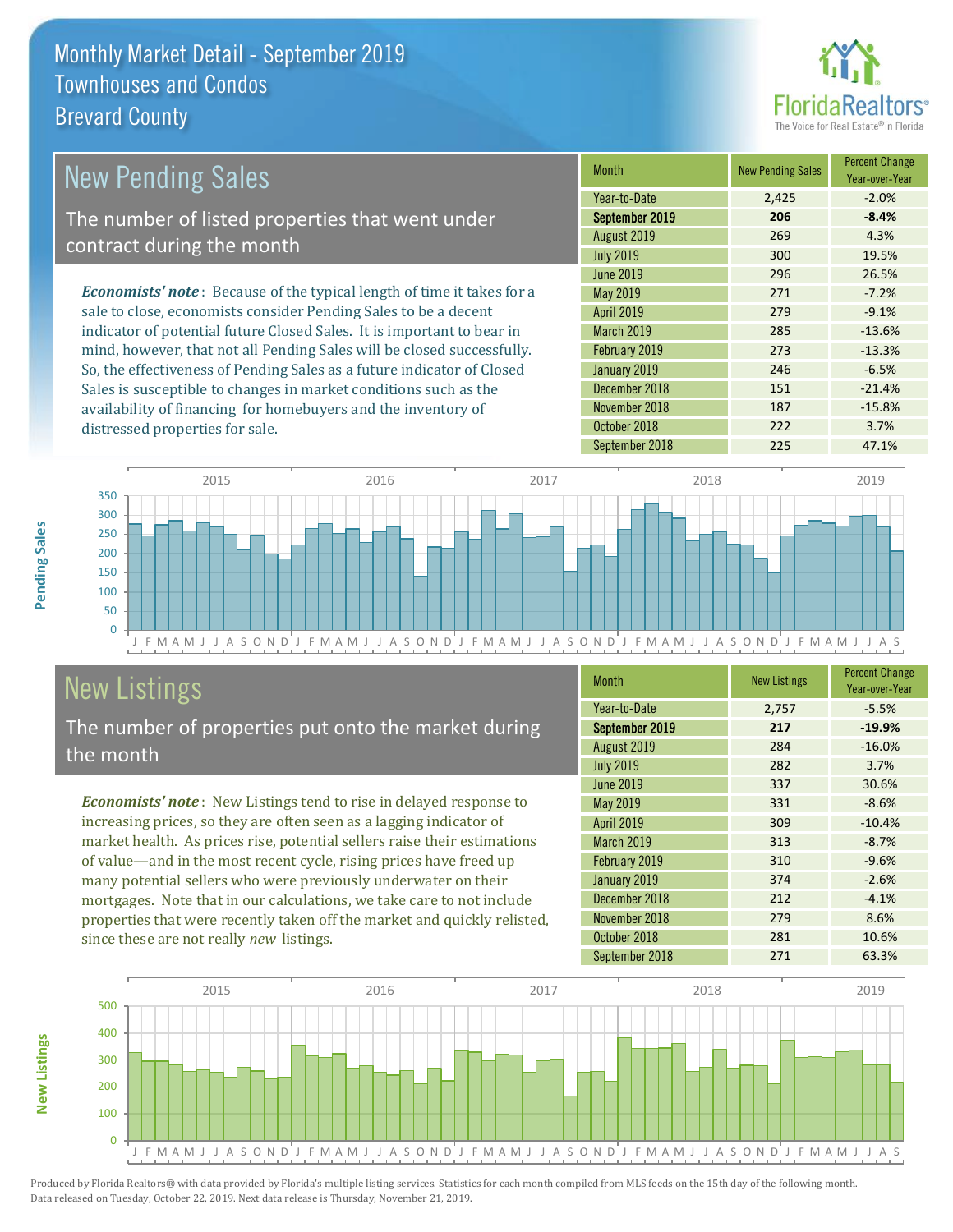

# *Economists' note* : There are a number of ways to define and calculate Inventory. Our method is to simply count the number of active listings Inventory (Active Listings) The number of property listings active at the end of the month

on the last day of the month, and hold this number to compare with the same month the following year. Inventory rises when New Listings are outpacing the number of listings that go off-market (regardless of whether they actually sell). Likewise, it falls when New Listings aren't keeping up with the rate at which homes are going off-market.

| <b>Month</b>             | Inventory | <b>Percent Change</b><br>Year-over-Year |
|--------------------------|-----------|-----------------------------------------|
| <b>YTD (Monthly Avg)</b> | 895       | 12.2%                                   |
| September 2019           | 797       | $-2.7%$                                 |
| August 2019              | 819       | 2.1%                                    |
| <b>July 2019</b>         | 853       | 10.9%                                   |
| <b>June 2019</b>         | 888       | 14.6%                                   |
| May 2019                 | 908       | 12.5%                                   |
| April 2019               | 902       | 15.1%                                   |
| <b>March 2019</b>        | 931       | 18.3%                                   |
| February 2019            | 967       | 18.2%                                   |
| January 2019             | 989       | 20.6%                                   |
| December 2018            | 904       | 23.8%                                   |
| November 2018            | 898       | 19.6%                                   |
| October 2018             | 846       | 13.7%                                   |
| September 2018           | 819       | 10.8%                                   |



# Months Supply of Inventory

An estimate of the number of months it will take to deplete the current Inventory given recent sales rates

*Economists' note* : MSI is a useful indicator of market conditions. The benchmark for a balanced market (favoring neither buyer nor seller) is 5.5 months of inventory. Anything higher is traditionally a buyers' market, and anything lower is a sellers' market. There is no single accepted way of calculating MSI. A common method is to divide current Inventory by the most recent month's Closed Sales count, but this count is a usually poor predictor of future Closed Sales due to seasonal cycles. To eliminate seasonal effects, we use the 12-month average of monthly Closed Sales instead.

| <b>Month</b>             | <b>Months Supply</b> | <b>Percent Change</b><br>Year-over-Year |
|--------------------------|----------------------|-----------------------------------------|
| <b>YTD (Monthly Avg)</b> | 3.9                  | 11.4%                                   |
| September 2019           | 3.4                  | $-2.9%$                                 |
| August 2019              | 3.5                  | 0.0%                                    |
| <b>July 2019</b>         | 3.7                  | 12.1%                                   |
| <b>June 2019</b>         | 3.9                  | 14.7%                                   |
| May 2019                 | 4.0                  | 14.3%                                   |
| <b>April 2019</b>        | 3.9                  | 11.4%                                   |
| <b>March 2019</b>        | 4.1                  | 17.1%                                   |
| February 2019            | 4.2                  | 13.5%                                   |
| January 2019             | 4.2                  | 10.5%                                   |
| December 2018            | 3.8                  | 15.2%                                   |
| November 2018            | 3.8                  | 11.8%                                   |
| October 2018             | 3.6                  | 5.9%                                    |
| September 2018           | 3.5                  | 2.9%                                    |



**Inventory**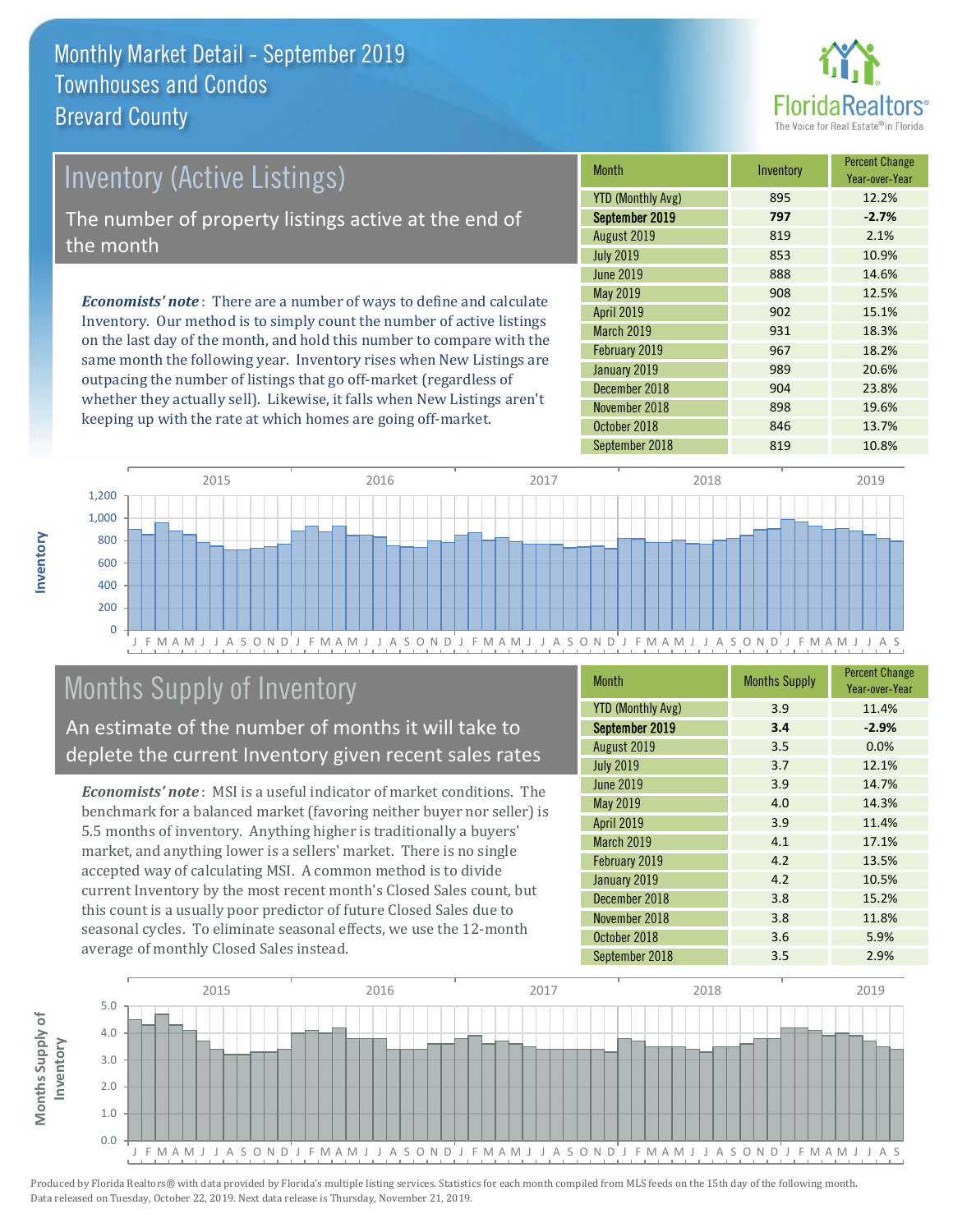

#### \$100,000 - \$149,999 46 24.3% Sale Price Closed Sales Percent Change Year-over-Year Less than \$50,000 1 1 -66.7%  $$50,000 - $99,999$  23 -32.4% \$150,000 - \$199,999 41 7.9% \$200,000 - \$249,999 36 44.0%  $$400,000 - $599,999$  11 -8.3% \$600,000 - \$999,999 6 50.0% *Economists' note:* Closed Sales are one of the simplest—yet most important—indicators for the residential real estate market. When comparing Closed Sales across markets of different sizes, we recommend comparing the percent changes in sales rather than the number of sales. Closed Sales (and many other market metrics) are affected by seasonal cycles, so actual trends are more accurately represented by year-over-year changes (i.e. comparing a month's sales to the amount of sales in the same month in the previous year), rather than changes from one month to the next. \$1,000,000 or more 0 0 N/A \$250,000 - \$299,999 19 18.8% \$300,000 - \$399,999 36 140.0% Closed Sales by Sale Price The number of sales transactions which closed during the month



## Median Time to Contract by Sale Price The median number of days between the listing date and contract date for all Closed Sales during the month

*Economists' note* : Like Time to Sale, Time to Contract is a measure of the length of the home selling process calculated for sales which closed during the month. The difference is that Time to Contract measures the number of days between the initial listing of a property and the signing of the contract which eventually led to the closing of the sale. When the gap between Median Time to Contract and Median Time to Sale grows, it is usually a sign of longer closing times and/or declining numbers of cash sales.

| <b>Sale Price</b>     | <b>Median Time to</b><br>Contract | <b>Percent Change</b><br>Year-over-Year |
|-----------------------|-----------------------------------|-----------------------------------------|
| Less than \$50,000    | 14 Days                           | $-48.1%$                                |
| $$50,000 - $99,999$   | 40 Days                           | 135.3%                                  |
| $$100,000 - $149,999$ | 53 Days                           | 231.3%                                  |
| \$150,000 - \$199,999 | 27 Days                           | 50.0%                                   |
| \$200,000 - \$249,999 | 42 Days                           | $-47.5%$                                |
| \$250,000 - \$299,999 | 72 Days                           | 94.6%                                   |
| \$300,000 - \$399,999 | 58 Days                           | 3.6%                                    |
| \$400,000 - \$599,999 | 81 Days                           | $-61.2%$                                |
| \$600,000 - \$999,999 | 145 Days                          | $-15.7%$                                |
| \$1,000,000 or more   | (No Sales)                        | N/A                                     |



**Closed Sales**

**Median Time to Contract Median Time to Contract**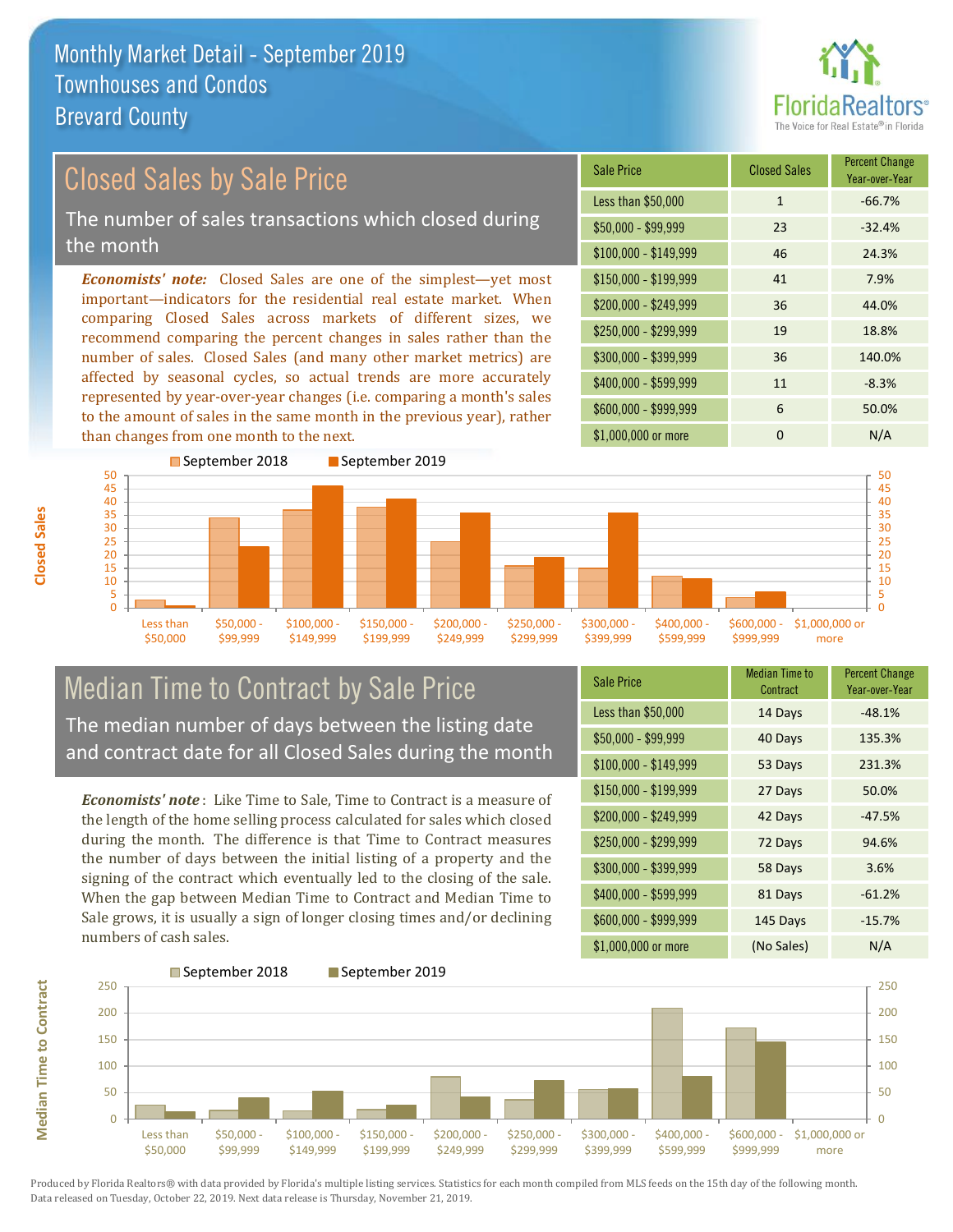

# New Listings by Initial Listing Price

The number of properties put onto the market during the month

*Economists' note:* New Listings tend to rise in delayed response to increasing prices, so they are often seen as a lagging indicator of market health. As prices rise, potential sellers raise their estimations of value—and in the most recent cycle, rising prices have freed up many potential sellers who were previously underwater on their mortgages. Note that in our calculations, we take care to not include properties that were recently taken off the market and quickly relisted, since these are not really *new* listings.

| <b>Initial Listing Price</b> | <b>New Listings</b> | <b>Percent Change</b><br>Year-over-Year |
|------------------------------|---------------------|-----------------------------------------|
| Less than \$50,000           | $\mathbf{1}$        | $-50.0%$                                |
| $$50,000 - $99,999$          | 35                  | $-22.2%$                                |
| $$100,000 - $149,999$        | 39                  | $-18.8%$                                |
| $$150,000 - $199,999$        | 33                  | $-44.1%$                                |
| \$200,000 - \$249,999        | 27                  | 17.4%                                   |
| \$250,000 - \$299,999        | 24                  | 26.3%                                   |
| \$300,000 - \$399,999        | 31                  | $-16.2%$                                |
| \$400,000 - \$599,999        | 18                  | $-25.0%$                                |
| \$600,000 - \$999,999        | 7                   | $-46.2%$                                |
| \$1,000,000 or more          | $\mathfrak{p}$      | 100.0%                                  |



## Inventory by Current Listing Price The number of property listings active at the end of the month

*Economists' note* : There are a number of ways to define and calculate Inventory. Our method is to simply count the number of active listings on the last day of the month, and hold this number to compare with the same month the following year. Inventory rises when New Listings are outpacing the number of listings that go off-market (regardless of whether they actually sell). Likewise, it falls when New Listings aren't keeping up with the rate at which homes are going off-market.

| <b>Current Listing Price</b> | Inventory | <b>Percent Change</b><br>Year-over-Year |
|------------------------------|-----------|-----------------------------------------|
| Less than \$50,000           | 6         | $-40.0%$                                |
| $$50,000 - $99,999$          | 61        | $-20.8%$                                |
| $$100,000 - $149,999$        | 99        | $-1.0%$                                 |
| $$150,000 - $199,999$        | 112       | 7.7%                                    |
| \$200,000 - \$249,999        | 73        | 7.4%                                    |
| \$250,000 - \$299,999        | 76        | $-8.4%$                                 |
| \$300,000 - \$399,999        | 176       | 5.4%                                    |
| \$400,000 - \$599,999        | 113       | $-15.7%$                                |
| \$600,000 - \$999,999        | 64        | 3.2%                                    |
| \$1,000,000 or more          | 17        | 21.4%                                   |



Produced by Florida Realtors® with data provided by Florida's multiple listing services. Statistics for each month compiled from MLS feeds on the 15th day of the following month. Data released on Tuesday, October 22, 2019. Next data release is Thursday, November 21, 2019.

**Inventory**